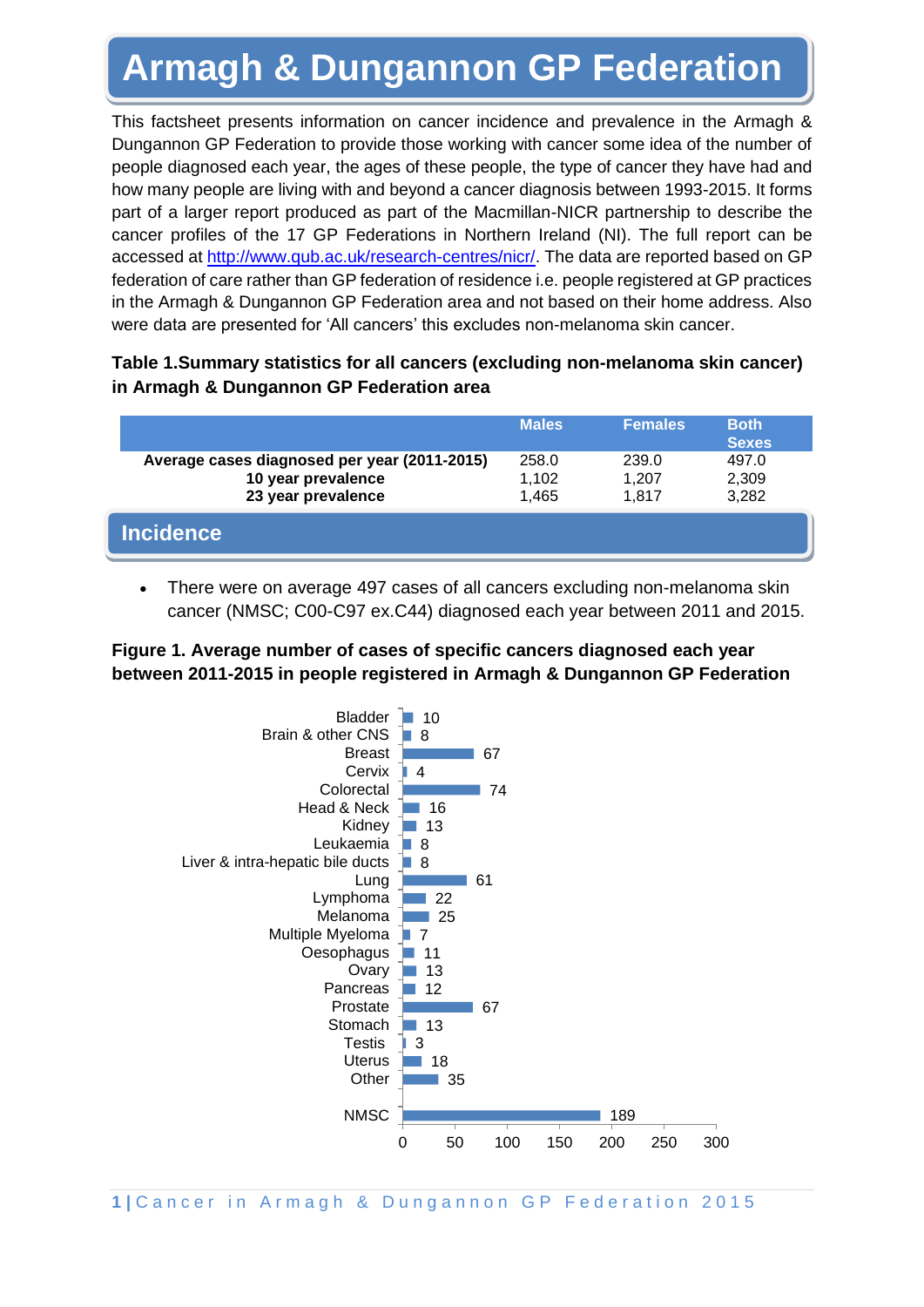• In 2011-2015 there were on average 67 cases of invasive female breast cancer, 67 cases of prostate cancer, 74 cases of colorectal cancer, 61 cases of lung cancer and 189 cases of non-melanoma skin cancer diagnosed each year.

### **Figure 2. Proportion (%) of cases diagnosed between 2011 and 2015 by specific cancer site and stage at diagnosis in Armagh & Dungannon GP Federation**



#### **Figure 3. Proportion (%) of cases diagnosed between 2011 and 2015 by specific cancer site and age at diagnosis in Armagh & Dungannon GP Federation**



#### **Proportion (%) of people with cancer**

 $\blacksquare$  0 to 49 years  $\blacksquare$  50 to 59 years  $\blacksquare$  0 to 59 years (prostate only)  $\blacksquare$  60 to 69 years  $\blacksquare$  70 years and over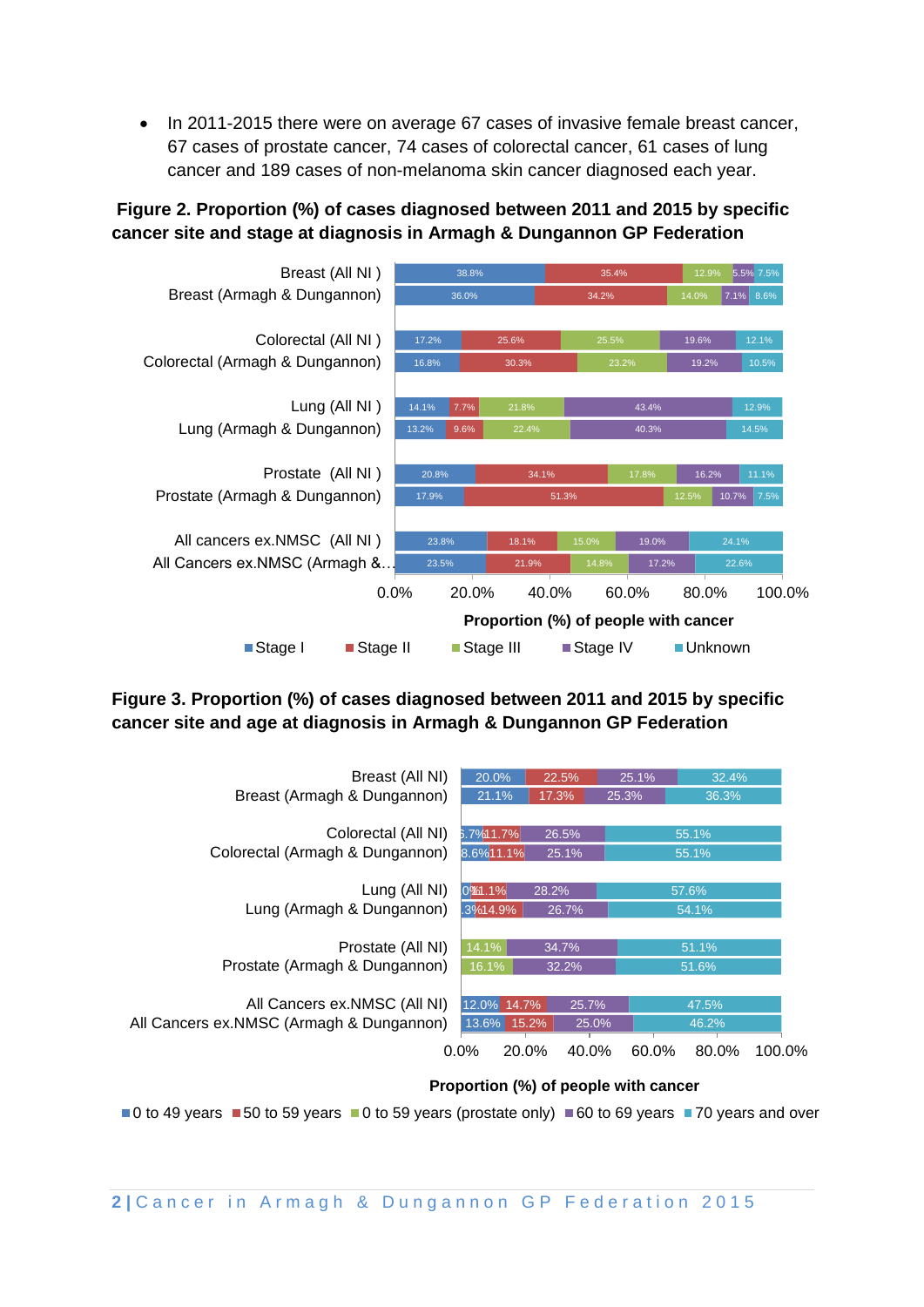### **Figure 4. 23-year prevalence of all cancer (excluding NMSC) by sex and time from diagnosis in Armagh & Dungannon GP Federation area**



The 23- year prevalence represents all people diagnosed with cancer during 1993-2015 who are still alive at the end of 2015. Other prevalence measures commonly used, which depend on the diagnosis period considered, include:

- One year prevalence (people diagnosed in 2015) which at the end of 2015 was 361 (176 males and 185 females).
- Five year prevalence (people diagnosed 2011-2015) which at the end of 2015 was 1,392 (697 males and 695 females).
- Ten year prevalence (people diagnosed 2006-2015) which at the end of 2015 was 2,309 (1,102 males and 1,207 females).
- Twenty-three year prevalence (people diagnosed 1993-2015) which at the end of 2015 was 3,282 (1,465 males and 1,817 females).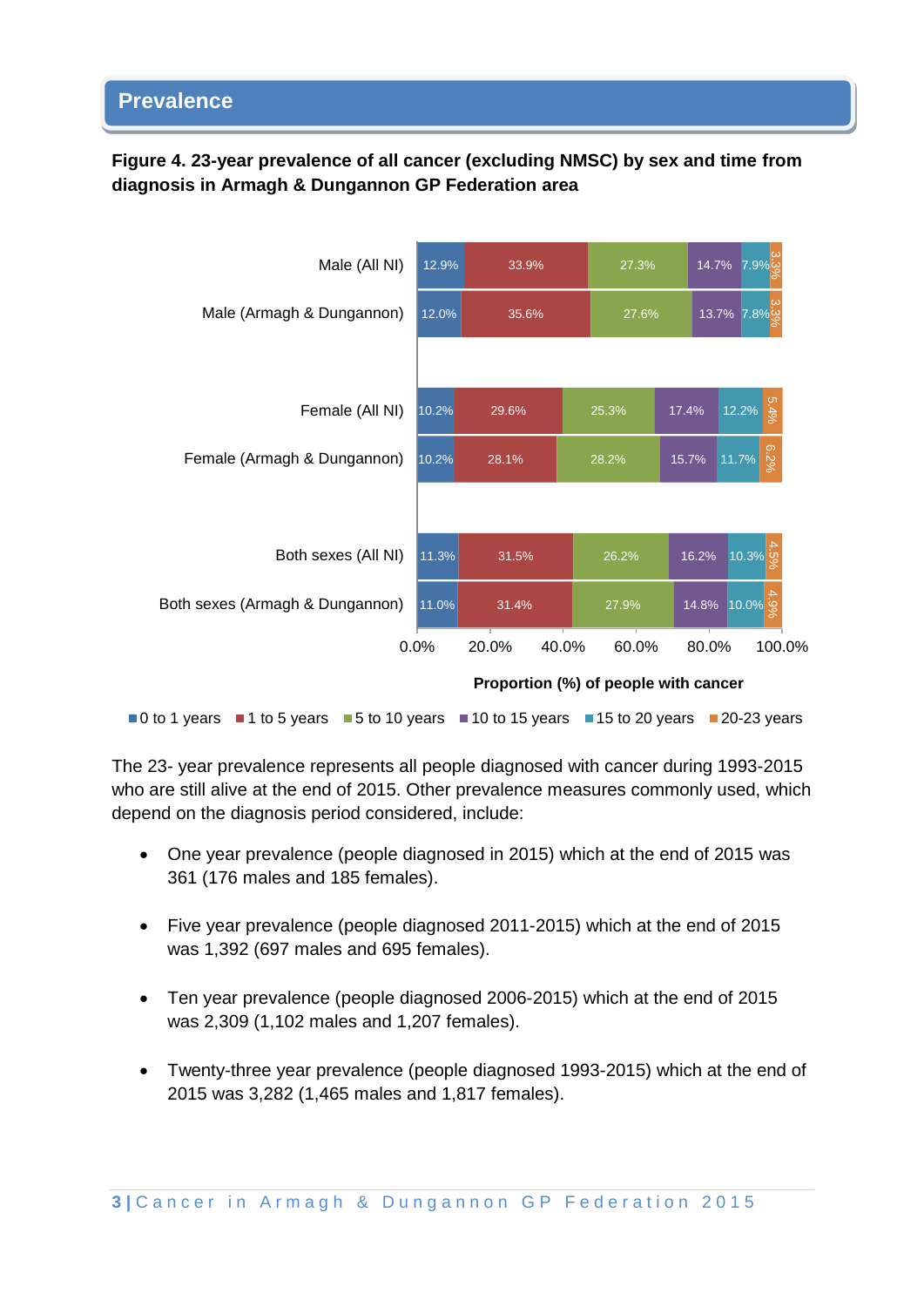**Figure 5. 23 year prevalence (based on time since diagnosis) for all cancers (excluding NMSC) by sex in Armagh & Dungannon GP Federation**



**Figure 6. 23-year prevalence (number of people) for all cancers (excluding NMSC) by sex and cancer site in Armagh & Dungannon GP Federation**



At 31<sup>st</sup> December 2015, of those people living up to 23 years after a cancer diagnosis (excluding non-melanoma skin cancer) in the Armagh & Dungannon GP Federation:

- Over half (58.7%) of people had been diagnosed with breast, prostate, colorectal or lung cancer.
- 1817 were females and of these over 4 in 10 females (43.9%) had, had a diagnosis of invasive breast cancer (ICD10 C50).
- 1465 were males and of these 4 in 10 males (40.0%) had, had a diagnosis of prostate cancer (ICD10 C61).

4 | Cancer in Armagh & Dungannon GP Federation 2015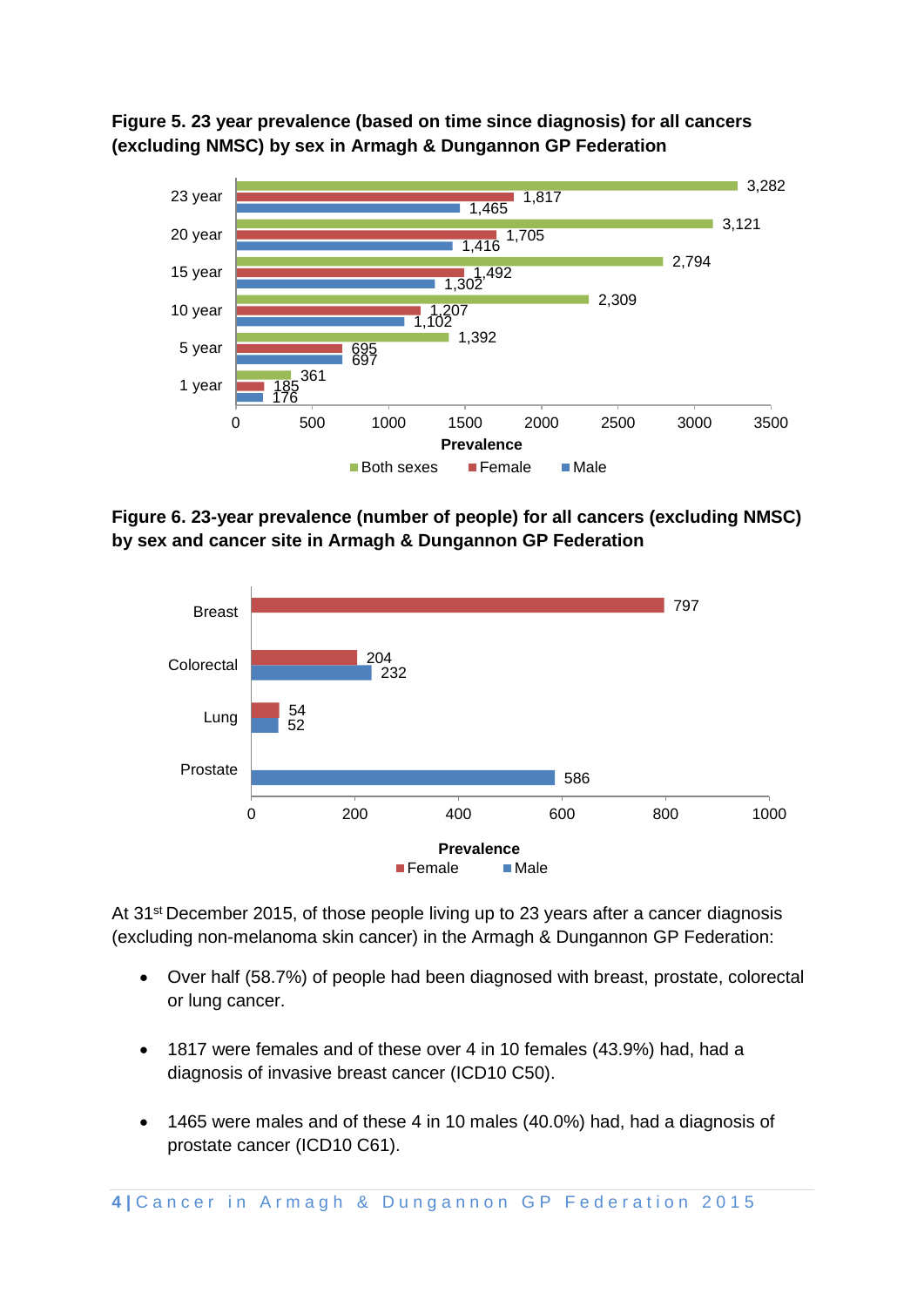#### **Figure 7. 23-year prevalence for all cancers (excluding NMSC) by cancer site and time since diagnosis in Armagh & Dungannon GP Federation area**

| Breast (All NI; n=14,727)                                                    | 9.1%                   | 28.6% | 62.3%                                  |       |  |
|------------------------------------------------------------------------------|------------------------|-------|----------------------------------------|-------|--|
| Breast (Armagh & Dungannon; n=797)                                           | 9.3%                   | 24.7% | 66.0%                                  |       |  |
|                                                                              |                        |       |                                        |       |  |
| Colorectal (All NI; n=8,161)                                                 | 11.3%                  | 35.0% | 53.7%                                  |       |  |
| Colorectal (Armagh & Dungannon; n=436)                                       | 11.5%                  | 39.0% | 49.5%                                  |       |  |
| Head & Neck (All NI; n=2,142)<br>Head & Neck (Armagh & Dungannon;<br>$n=113$ | 13.9%                  | 32.1% | 54.1%                                  |       |  |
|                                                                              | 12.4%                  | 30.1% | 57.5%                                  |       |  |
|                                                                              |                        |       |                                        |       |  |
| Lung (All NI; n=2,059)                                                       | 33.0%                  |       | 37.9%                                  | 29.1% |  |
| Lung (Armagh & Dungannon; n=106)                                             |                        | 39.6% | 34.0%                                  | 26.4% |  |
| Lymphoma (All NI; n=3,391)                                                   | 9.6%                   | 30.5% | 59.9%                                  |       |  |
| Lymphoma (Armagh & Dungannon; n=195)                                         | 9.7%<br>29.2%<br>61.0% |       |                                        |       |  |
|                                                                              |                        |       |                                        |       |  |
| Melanoma (All NI; n=4,008)                                                   | 9.6%                   | 30.2% | 60.2%                                  |       |  |
| Melanoma (Armagh & Dungannon; n=264)                                         | 8.7%                   | 33.3% | 58.0%                                  |       |  |
| Prostate (All NI; n=9,347)                                                   | 11.7%                  | 37.5% | 50.8%                                  |       |  |
| Prostate (Armagh & Dungannon; n=586)                                         | 10.9%                  | 38.7% | 50.3%                                  |       |  |
|                                                                              |                        |       |                                        |       |  |
| Uterus (All NI; n=2,451)                                                     | 9.2%                   | 30.8% | 59.9%                                  |       |  |
| Uterus (Armagh & Dungannon; n=155)                                           | 8.4%                   | 37.4% | 54.2%                                  |       |  |
|                                                                              |                        |       |                                        |       |  |
| NMSC (All NI; n=33,881)                                                      | 9.6%                   | 33.1% | 57.3%                                  |       |  |
| NMSC (Armagh & Dungannon; n=1,800)                                           | 9.2%                   | 30.4% | 60.4%                                  |       |  |
|                                                                              |                        |       |                                        |       |  |
|                                                                              |                        |       | Proportion (%) of patients with cancer |       |  |

At 31<sup>st</sup> December 2015, of those people living up to 23 years after a cancer diagnosis (excluding non-melanoma skin cancer) in the Armagh & Dungannon GP Federation:

■ 0-1 years ■ 1-5 years ■ 5+years

- Two thirds of people diagnosed with female breast cancer (66.0%) and melanoma (58.0%) were diagnosed more than five years previously.
- Over half (50.5%) of people diagnosed with colorectal cancer were diagnosed within the last five years.

**5** | Cancer in Armagh & Dungannon GP Federation 2015